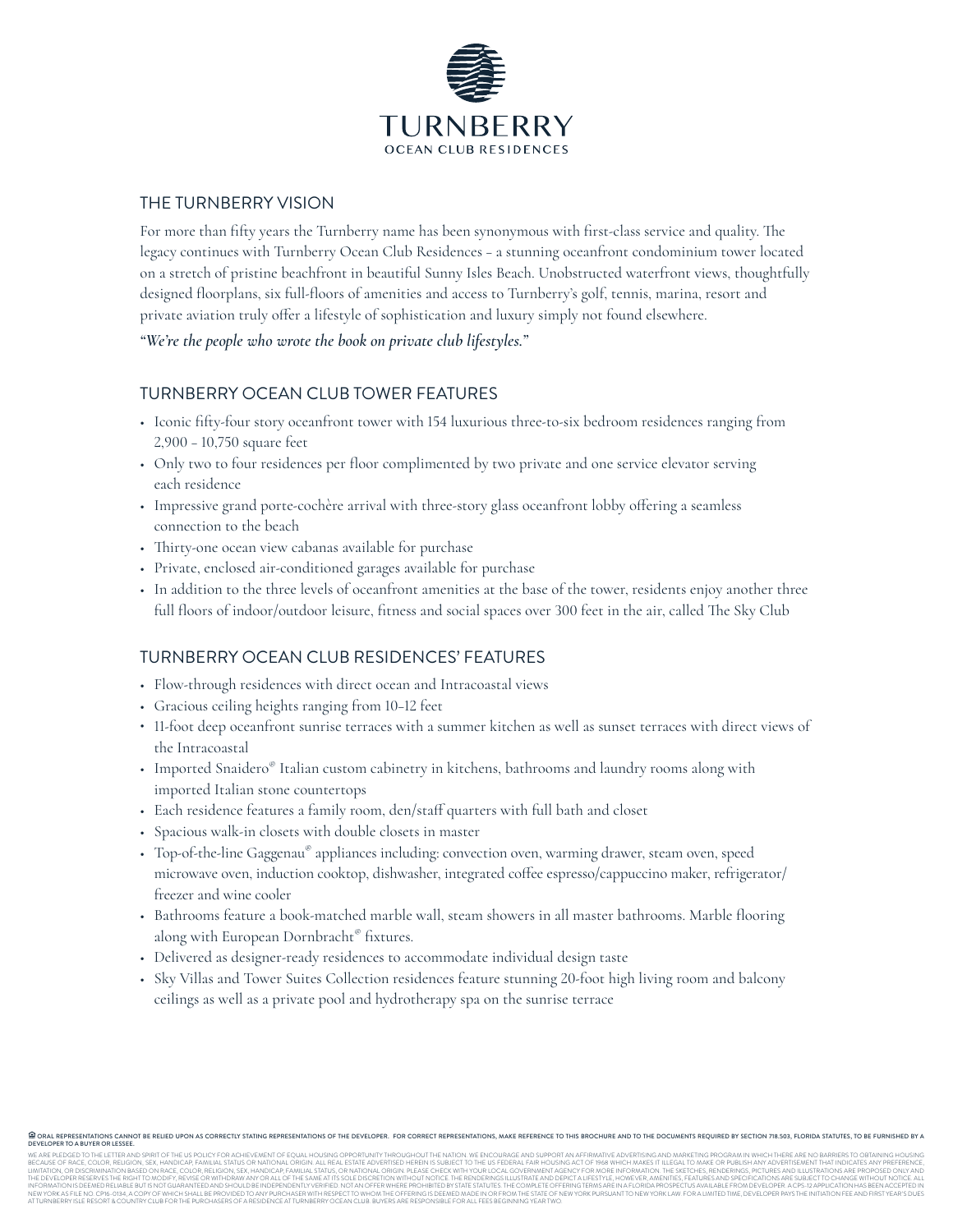

## TURNBERRY OCEAN CLUB RESIDENCES AMENITIES & SERVICES

Residents of Turnberry Ocean Club enjoy more than 70,000 square feet of amenities on six dedicated levels combined with the access to Turnberry's signature golf, tennis, marina, resort and waterpark as well as exclusive Fontainebleau Aviation privileges.

- 24/7 valet and security personnel
- Full-time multi-lingual concierge service
- Lobby-level ocean view infinity pool with full poolside service
- Private beach amenities including beach service, chaise lounges, and umbrellas
- Outdoor pool lounge and full-service restaurant
- Private dining room with chef's kitchen for entertaining guests
- Coffee bar and reading lounge
- Indoor theatre/screening room
- Kids' Club children's multi-purpose playroom and game room
- Two furnished guest suites available for resident owners' guests

# SKY CLUB LEVELS 30, 31 & 32

- Signature sunrise and sunset vanishing swimming pools suspended 333' above sea level
- Two hydrotherapy spas
- Sky Club bar and lounge with breath-taking waterfront views
- Indoor, oceanfront fitness center with state-of-the art cardio and weight-training equipment
- Outdoor, oceanfront open-air fitness terrace
- Revitalization Spa with relaxation lounge, private mens' and ladies' spa areas each with steam showers, saunas and three treatment rooms including a private couple's suite
- Dedicated beauty suite for private hair, manicure and pedicure appointments
- Private and sophisticated indoor dining suite with full catering kitchen
- Outdoor pet retreat and dog walking area

## TURNBERRY OCEAN CLUB CONCIERGE SERVICES

Turnberry Ocean Club Residences will enjoy the benefits of a dedicated, in-house concierge to service resident requests, including but not limited to the following:

- Connoisseur-level knowledge of top destinations for every occasion
- Private air transportation
- Travel and hotel accommodations
- Luxury car services
- Premium tickets to shows, sporting events and concerts
- Golf tee-time reservations
- Personalized dining recommendations and reservations at coveted restaurants
- Exclusive access to the most sought-after nightclubs, bars and lounges
- Group dinners with menus hand-crafted by celebrity chefs
- Private dining options for any size party

**DEVELOPER TO A BUYER OR LESSEE.**<br>WE ARE PLEGGED TO THE LETTER AND SPRIT OF THE US POLICY FOR A CHIEVEMENT OF EQUAL HOUSING OPPORTUNITY THROUGHOUT THE NUMBER AND SUPPORT AN AFFRAMTVE ADVERTING AND MARKETING PROGRAM IN WHIC INFORMATION IS DEEMED RELIABLE BUT IS NOT GUARANTEED AND SHOULD BE INDEPENDENTLY VERIFIED. NOT AN OFFER WHERE PROHIBITED BY STATE STATUTES. THE COMPLETE OFFERING TERMS ARE IN A FLORIDA PROSPECTUS AVAILABLE FROM DEVELOPER. A CPS-12 APPLICATION HAS BEEN ACCEPTED IN NEWYORKAS FILENO. CPIO-0194, A COPYOF WHICH SHALLBE PROVIDED TO ANY PURCHASER WITH RESPECTTO WHOM THE OFFERINGIS DEEMING IS DEEN ON THE INVERSIONTED THE WYORK PURSUANT TO NEW YORK LAW. FOR A LIMITED TIME, DEVELOPER PAYS TH